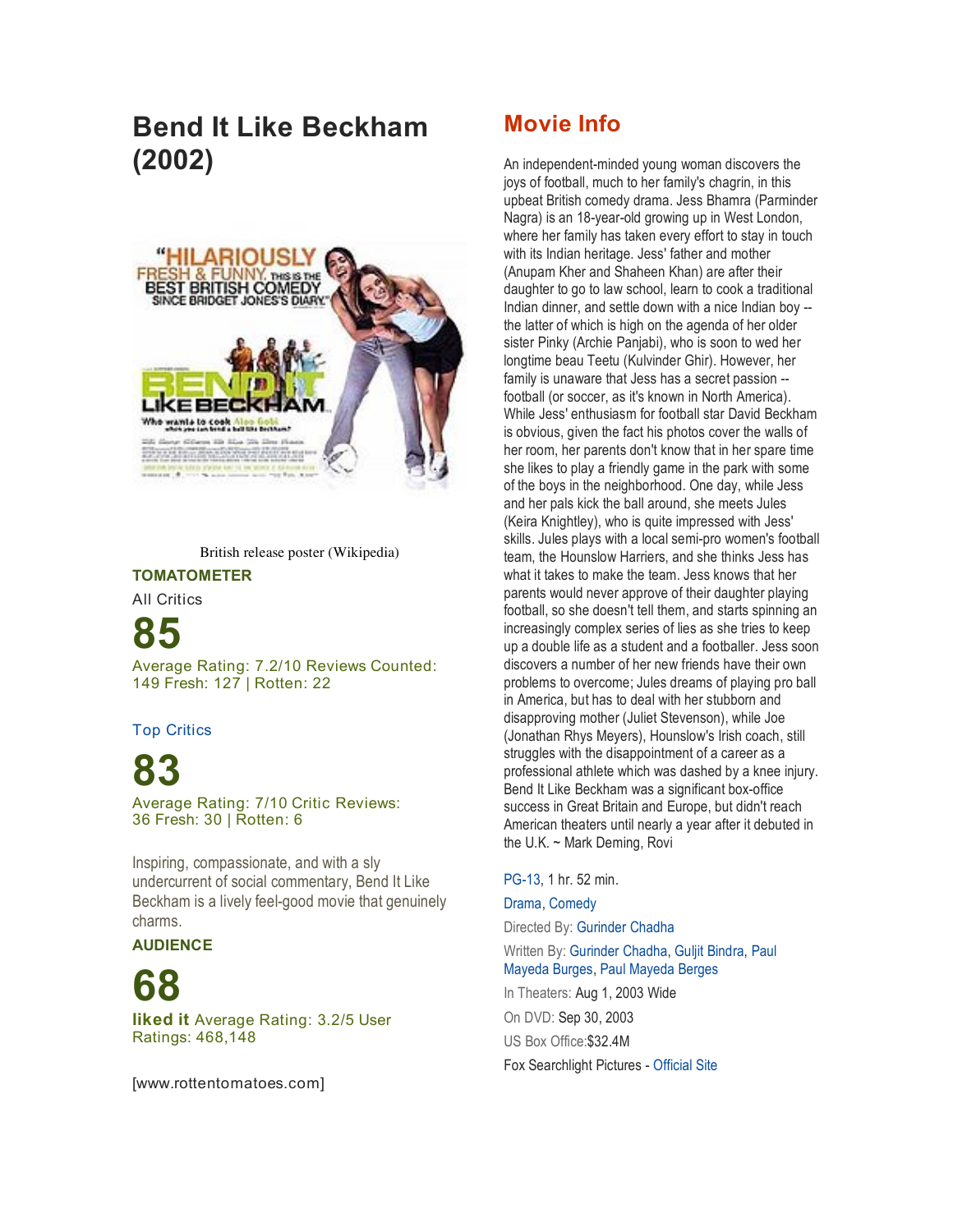# *Bend It Like Beckham*

From Wikipedia, the free encyclopedia

| Directed by                    | Gurinder Chadha                                                                         |                                                                                                                                |
|--------------------------------|-----------------------------------------------------------------------------------------|--------------------------------------------------------------------------------------------------------------------------------|
| <b>Produced by</b>             |                                                                                         | Gurinder Chadha<br>Deepak Nayare                                                                                               |
| Written by                     |                                                                                         | Gurinder Chadha<br>Guljit Bindra<br>Paul Mayeda Berges                                                                         |
| Narrated by                    | <b>Charlotte Hill</b>                                                                   |                                                                                                                                |
| Starring                       | ٠<br>٠<br>٠<br>$\bullet$<br>$\bullet$                                                   | Parminder Nagra<br>Jonathan Rhys Meyers<br>Keira Knightley<br>Archie Panjabi<br>Shaznay Lewis<br>Anupam Kher<br>Preeya Kalidas |
| Music by                       | Craig Pruess                                                                            |                                                                                                                                |
| <b>Cinematography</b> Jong Lin |                                                                                         |                                                                                                                                |
| <b>Editing by</b>              | Justin Krish                                                                            |                                                                                                                                |
| <b>Studio</b>                  | <b>British Sky Broadcasting</b><br><b>British Screen Productions</b><br>Helkon Media AG |                                                                                                                                |
| Distributed by                 | Redbus Film Distribution (UK)<br>Fox Searchlight Pictures (US)                          |                                                                                                                                |
| Release date(s)                |                                                                                         | 12 April 2002 (United<br>Kingdom)<br>1 August 2003 (United States)                                                             |
| <b>Running time</b>            | 112 minutes                                                                             |                                                                                                                                |
| Country                        | $\bullet$                                                                               | United Kingdom<br>Germany<br><b>United States</b>                                                                              |
| Language                       | English<br>Punjabi<br>German<br>Hindi                                                   |                                                                                                                                |
| <b>Budget</b>                  | \$6 million (£3.7 million) estimated                                                    |                                                                                                                                |
| <b>Box office</b>              | \$76,583,333                                                                            |                                                                                                                                |

*Bend It Like Beckham* is a 2002 British comedy-drama film starring Parminder Nagra, Keira Knightley, Jonathan Rhys-Meyers, Anupam Kher, Shaznay Lewis,

and Archie Panjabi, first released in the United Kingdom. The film was directed by Gurinder Chadha. Its title refers to the football player David Beckham and his skill at scoring from free kicks by bending the ball past a wall of defenders.

# **Plot**

Jesminder "Jess" Bhamra (Parminder Nagra) is the 18 year-old daughter of Punjabi Sikhs from Hounslow, west London. Juliette "Jules" Paxton (Keira Knightley) is the daughter of an English couple. Jess is infatuated with football, but because she is female (and Indian), her parents do not allow her to play, and due to a burn scar on her leg, her mother forbids her from wearing shorts. However, she sometimes plays in the park with various boys and her good friend Tony, a closeted homosexual. When Jules discovers Jess' skills, she invites Jess to try out for her local team, the Hounslow Harriers, coached by Joe (Jonathan Rhys Meyers) who is impressed with her play and puts her on the team. Jess becomes best friends with Jules, until their friendship sours over a budding romance between Jess and Joe, on whom Jules also has a crush. Meanwhile, Jess' parents learn that she has been playing on the team and become more strict, while Mrs. Paxton suspects that Jess and Jules are in a lesbian relationship. Jess keeps sneaking out to play football while the elder Bhamras are distracted by the elaborate preparations for the upcoming wedding of their older daughter, Pinky (Archie Panjabi).

As the Harriers make their way towards the top of the league, Jess and Jules must sort their differences, make peace with their parents, overcome cultural prejudice, win their way to a prestigious scholarships to Santa Clara University in California, and most importantly, dance at a big fat Indian wedding.

### **Cast**

- Parminder Nagra as Jesminder Kaur "Jess" Bhamra
- Keira Knightley as Juliette "Jules" Paxton
- Archie Panjabi as "Pinky" Bhamra
- Jonathan Rhys Meyers as Joe
- Shaznay Lewis as Marlena "Mel" Goines
- Anupam Kher as Mohaan Singh Bhamra
- Shaheen Khan as Mrs. Bhamra
- Juliet Stevenson as Paula Paxton
- Frank Harper as Alan Paxton
- Ameet Chana as Tony
- Kulvinder Ghir as Teetu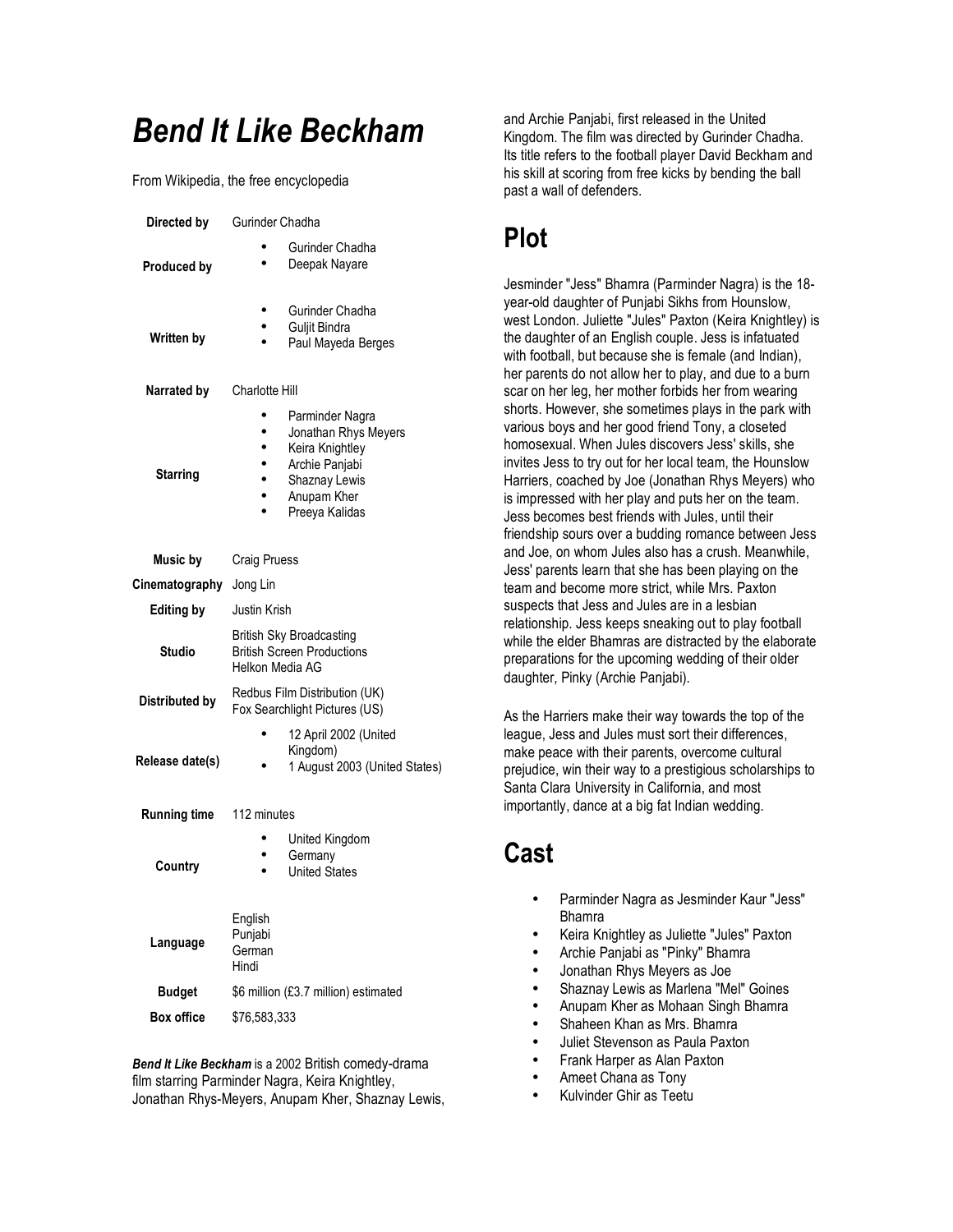- Pooja Shah as Meena
- Preeya Kalidas as Monica
- Trey Farley as Taz
- Saraj Chaudhry as Sonny
- Paven Virk as Bubbly
- Nithin Sathya (*uncredited*) as Waiter
- Louise Walker team player

# **Reception**

#### **Critical reception**

The film surprised the critics, and it was met with mostly positive reviews. Kenneth Turan of the *Los Angeles Times* noted that the film "was really full of easy humor, an impeccable sense of milieu that is the result of knowing the culture intimately enough to poke fun at it while understanding its underlying integrity." *The Times of India* noted that *Bend It* "is really about the bending of rules, social paradigms and lives – all to finally curl that ball, bending it like Beckham, through the goalpost of ambition [...] The creeping divide shows that Britain is changing, but hasn't quite changed yet. The stiff upper lip has travelled miles from the time Chadha's father was denied a pint at some pubs at Southall, but like dollops of coagulated spice in badly stirred curry, discrimination crops up to spoil the taste, every now and then, in multi-racial Britain."

*Planet Bollywood* gave the film a 9 out of 10 and stated that the "screenplay not only explores the development of Jesse as a person, but also the changing values and culture of NRI teens: Jesse's urge to break the social norm of the Indian homemaker, her sister's (Archie Punjabi) sexually-active relationship, and the gay Indian [Tony, played by Ameet Chana]." *The Hindu* argues, "if ever there is a film that is positive, realistic and yet delightful, then it has to be Dream Production's latest venture directed by Gurinder Chadha [...] Light hearted, without taking away the considerable substance in terms of values, attitudes and the love for sport, the film just goes to prove that there are ways to be convincing and honest." The BBC gave it 4 out of 5 stars and argued that "Mr. Beckham ought to be proud to have his name on such a great film."

Review aggregation website Rotten Tomatoes gives *Bend It Like Beckham* a rating of 85%, based upon 147 reviews (125 fresh and 22 rotten).

The film's plot originally resolved with the two female leads ending up together romantically, but director Gurinder Chadha rewrote the script for fear of upsetting conservative Indians. The film retained its message

challenging homophobia and the role of women in society, but the two female leads fight over their male coach instead.

The British film went on to set the record in India for most number of tickets sold during a single weekend for a foreign movie. It also went on to become the highestgrossing Indian-themed film ever in the US with \$32 million in box office revenue.

#### **Awards and nominations**

**Wins** 

- 2004 Pyongyang Film Festival: Music Prize
- 2002 British Comedy Awards: Best comedy film
- 2003 ESPY Awards: Best Sports Movie ESPY Award
- 2004 GLAAD Media Awards: Outstanding Film – Wide Release
- 2002 Locarno International Film Festival: Audience Award – Gurinder Chadha
- 2002 London Film Critics Circle Awards: British Best Newcomer – Keira Knightley
- 2002 International Film Festival of Marrakech: Special Jury Award – Gurinder Chadha
- 2003 National Board of Review of Motion Pictures: Special Recognition
- 2002 Sydney Film Festival: PRIX UIP Gurinder Chadha
- 2003 The Comedy Festival: Film Discovery Jury Award – Gurinder Chadha

#### **Nominations**

- 2006 Billie Award *Entertainment* (Best film)
- 2004 Writers Guild of America Award Best **Screenplay**
- 2003 British Academy of Film and Television Arts – Best film
- 2003 Golden Globe for Best Film Musical or Comedy

## **Soundtrack**

The UK release of the soundtrack features bhangra music, songs by Spice Girls' Victoria Beckham (whose song "IOU" can be heard during a scene involving Jules' mother but was not included on the original soundtrack) and Melanie C (Melanie C's song "I Turn To You" was used in the film but is not included in the soundtrack) and the band Texas. It also features